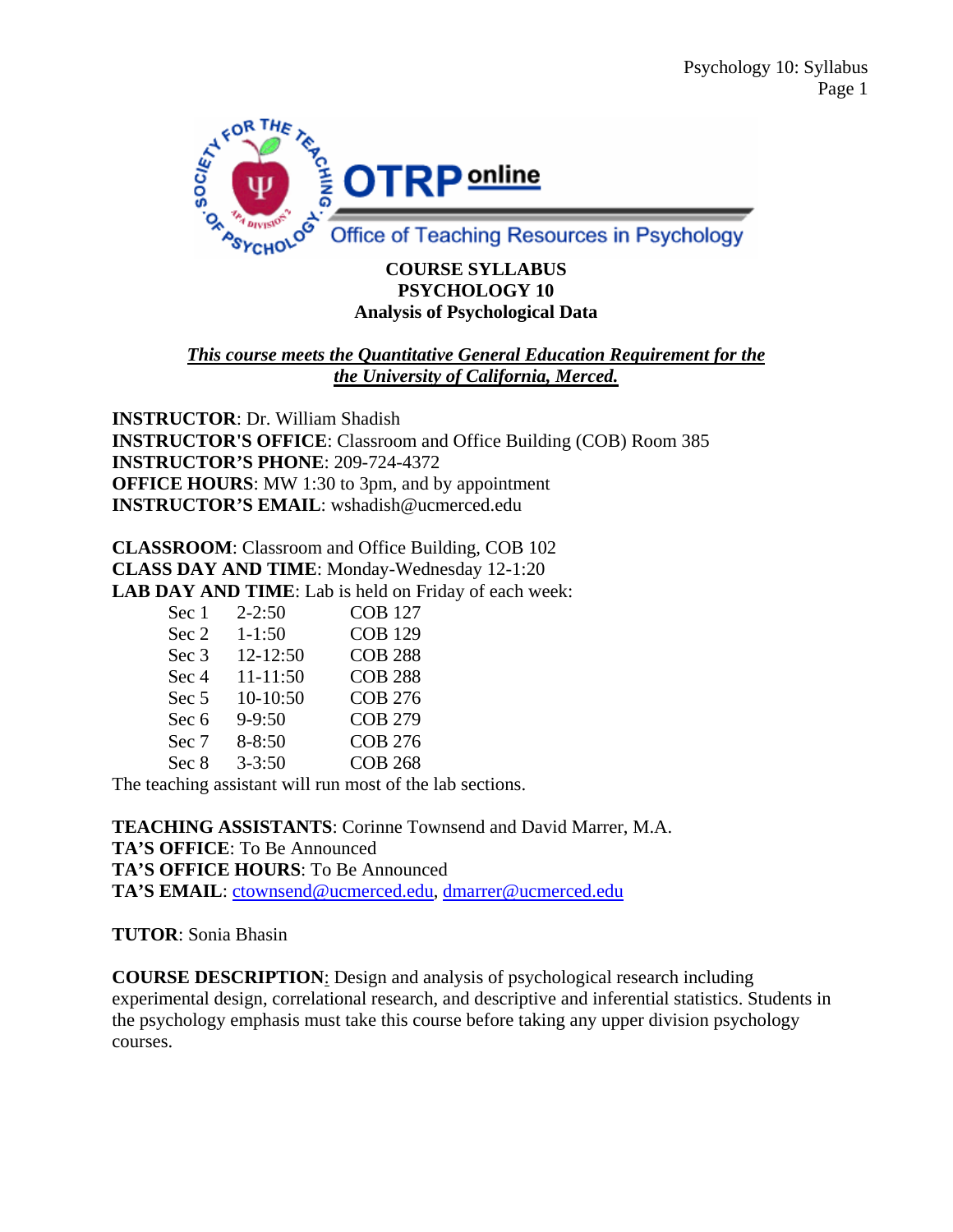## **PREREQUISITES**:

- 1. Psychology 1.
- 2. Basic Mathematics Skills: Take the quiz on page 666 of the textbook. The quiz assesses your readiness to handle the material in this class.

## **TEXT AND SUPPLIES**:

- 1. Required Text: Gravetter, F.J. & Wallnau, L.B. (2004). *Statistics for the Behavioral Sciences*  $(6<sup>th</sup> Edition)$ . Belmont, CA: Wadsworth/Thompson Learning.
- 2. Optional Text: Gravetter, F.J. (2004). *Study Guide for Gravetter & Wallnau's Statistics for the Behavioral Sciences* (6<sup>th</sup> Edition). Belmont, CA: Wadsworth/Thompson Learning.
- 3. Scantron Sheets: Twenty (20) red scantron sheets (Form No. F-289-PAR-L), available for purchase at the bookstore, for use in tests and homeworks.
- 4. Calculator: You will need a calculator for both the homeworks and the exams.

# **COURSE OBJECTIVES:**

By the end of the semester, students should be able to:

- Understand ordinary statistics that they encounter in the media
	- o For example, what it means when a poll results say "58%  $+/- 2\%$ "
- Apply and interpret descriptive statistics commonly used in psychological research
	- o These are statistics that we use to describe our data, such as the mean or the standard deviation.
- Apply and interpret inferential statistics commonly used in psychological research
	- o These are statistics that we use to make decisions about whether the results of our research are due to chance, or reflect some real (nonchance) effect.

**CLASS ATTENDANCE AND PREPARING FOR CLASS**: Class attendance is strongly recommended; very few students do well in this course without coming to class. It is crucial to stay current with the readings and the material. Learning statistics is like learning a language—if you get behind, it is very difficult to catch up.

# **GRADING POLICY**

The grading scale will be as follows:

- A: 100% to 89.50%
- B: 89.49% to 79.50%
- C: 79.49% to 69.50%
- D: 69.49% to 59.50%
- F: 59.49% to 0%

Grades will be based on four exams (80% of your grade) and 15 homework assignments (20% of your grade).

# **EXAMINATIONS**

The course will have four exams on the dates listed in the course schedule at the end of this syllabus, and the entire class time (80 minutes) will be devoted to the exam. The total number of points you accumulate on all four exams will count for 80% of your grade. All exam questions will be multiple choice or true/false, and will be drawn from the book and the lectures. Some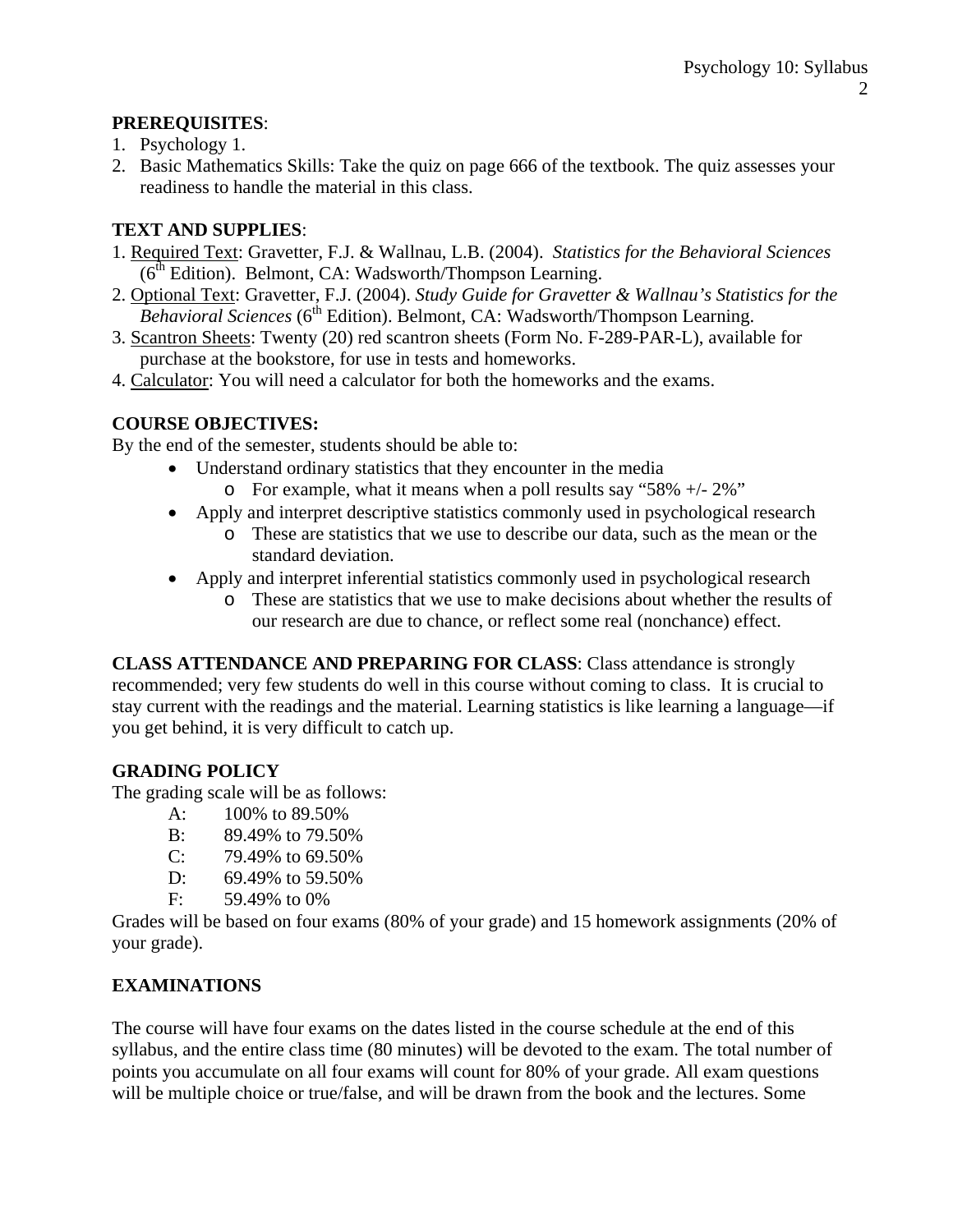exam questions may be similar or identical to homework questions, but other exam questions will be new. Exams are **NOT** open-book, and you may **NOT** bring your notes, homeworks, or any other aids to the exams. You should bring a calculator, your student identification number, and a number 2 lead pencil to the exam.

### Advice for Exams:

Here are some things you can do to prepare for exams:

- 1. Always guess, even if you don't know the answer. You will get some answers correct by chance.
- 2. Every chapter ends with a set of Problems. When studying for an exam, you should do as many of these as you can. The answers to the odd-numbered problems appear in the Appendix of your book so that you can check to see if you did them correctly.
- 3. You can buy the study guide that accompanies this text. Working through it will help you to do better on the tests.
- 4. *Don't wait until the last minute to study*. Statistics is like learning another language; you have to study it every week, and if you don't you will fall behind and not be able to catch up.
- 5. When you have problems, come to see me during office hours, or send me an email, or phone me. I am happy to spend time with you. You can also email the TA or visit during office hours for the same help.

#### Missed Exams

If you cannot take an exam on the scheduled date because of an outside conflict, notify Professor Shadish *before* the exam. If the conflict is a valid excuse (e.g. death of a loved one, verifiable doctor's appointment), you may be allowed to take a makeup exam. If an unexpected emergency prevents you from notifying Professor Shadish before the exam, please communicate with him as soon as possible after the date of the exam. In such cases, some form of documentation verifying your inability to take the exam in class may need to be provided to arrange a make-up exam. Approval to take a makeup exam is not automatic in any of these cases, and you may receive no credit at all if your reason for missing the exam is not acceptable (e.g., you overslept, you felt sick but have no doctor's note).

Acceptable excuses must be in writing and should (1) identify the student and course, (2) give the date of the missed exam, and (3) provide a complete explanation of why the exam was missed. Supporting documentation *must* be provided (e.g., physician's letter, death notice listing you as a surviving relative); the instructor has sole discretion to decide if supporting documentation is acceptable. The original excuse or a copy should be given to the instructor. The excuse becomes part of the class record and will not be returned; xerox copies of the excuse are acceptable. A verbal excuse, either in person or on the telephone, is not acceptable.

### **HOMEWORK**

Homework counts for 20% of your grade. The class includes 15 homework assignments, one each week, each with 35 multiple choice or true-false questions. Homework assignments

- Will be distributed at the end of class on Wednesdays
- Will be discussed in the Friday labs, and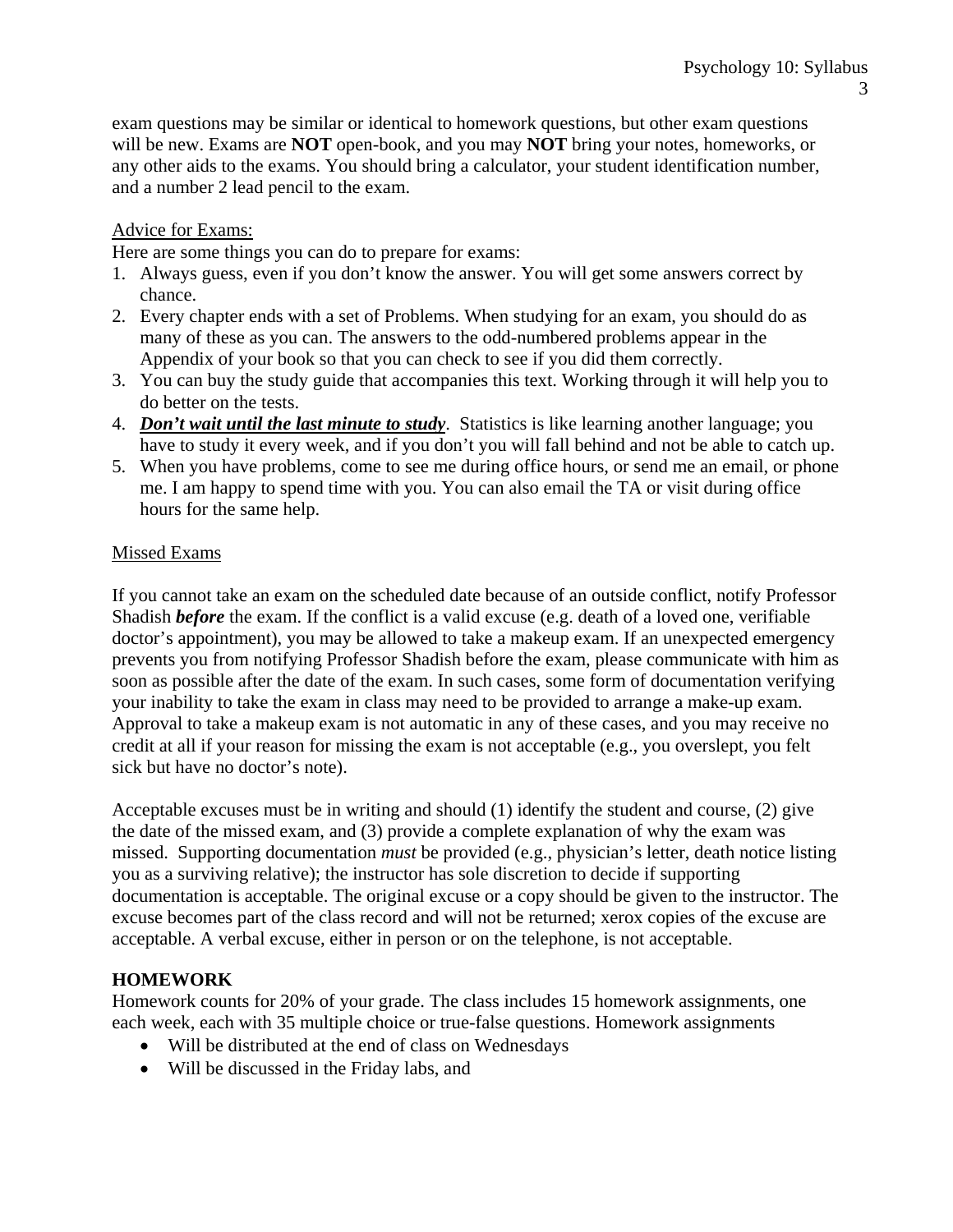• Will be due on the following Monday at the start of class (except for Week 6 because Monday is a holiday that week, so homeworks will be due on Wednesday at the start of class for that week only)

Here are the rules that will apply to the homeworks

- The homeworks are "open book". You should try to complete the homeworks before you attend the lab on Friday.
- The homeworks will be discussed at the Friday labs each week. At the labs, you will divide into small groups to work on the homeworks together. Again, you may use your book during the lab. **Attendance at the lab is required** even if you have already finished your homeworks. The reason is that small group collaborative learning has been shown to be highly effective in helping students to learn material, both for students who understand the material as they teach other students, and for students who do not know the answer as they learn it from their peers. If attendence at the labs drops off, I will stop distributing the homeworks on Wednesday and will only distribute them to those who come to the lab on Fridays.
- Put your answers to the homework assignment on a red scantron sheet, and turn in only the scantron sheet each week. Don't forget to fill out all the requested information on the scantron sheet, especially your name and student identification number. You may keep the original homework assignment to study from. However, you may not give the homework assignments to other students. Anyone found to have distributed a homework assignment to another student will be referred to the Student Affairs office for academic misconduct.
- Late homework assignments will be accepted; however, 10% (or one letter grade) will be deducted for each day (not per class) that passes after the due date that the assignment is not turned in. Homeworks not turned in by Friday of the week they were due will receive no points.
- If you wish to file an excuse for missing homework, we will follow the same procedures for the tests, requiring extensive documentation of serious reasons for missing the homework. If your excuse required you to turn the homework in late but still in the week it was due, then please turn your homework in as soon as you can, even if you intend to file an excuse later.

# **EXTRA CREDIT: EXAMPLES OF STATISTICAL APPLICATIONS.**

 $\overline{a}$ 

You can earn up to four extra credit percentage points toward your final grade by finding examples of the use of statistics in published journal articles. Your examples **must** come from a published journal article reporting research. You may **not** download an example from the Internet, nor may you use research in a book, book chapter, dissertation, or any other source than a journal article. Appendix A tells you how to search for a journal article.

| Examination      | Turn in Example of the<br><b>Following Statistic</b>                                     |  |
|------------------|------------------------------------------------------------------------------------------|--|
| Exam 1<br>Exam 2 | Mean and standard deviation<br>A <i>t</i> -statistic or <i>z</i> -statistic <sup>1</sup> |  |

 $1$  Hint: Look for studies of treatment outcome (impact, effect) that have only two groups because they often compare groups to each other using a t-statistic. Also, look for tables that report t-statistics.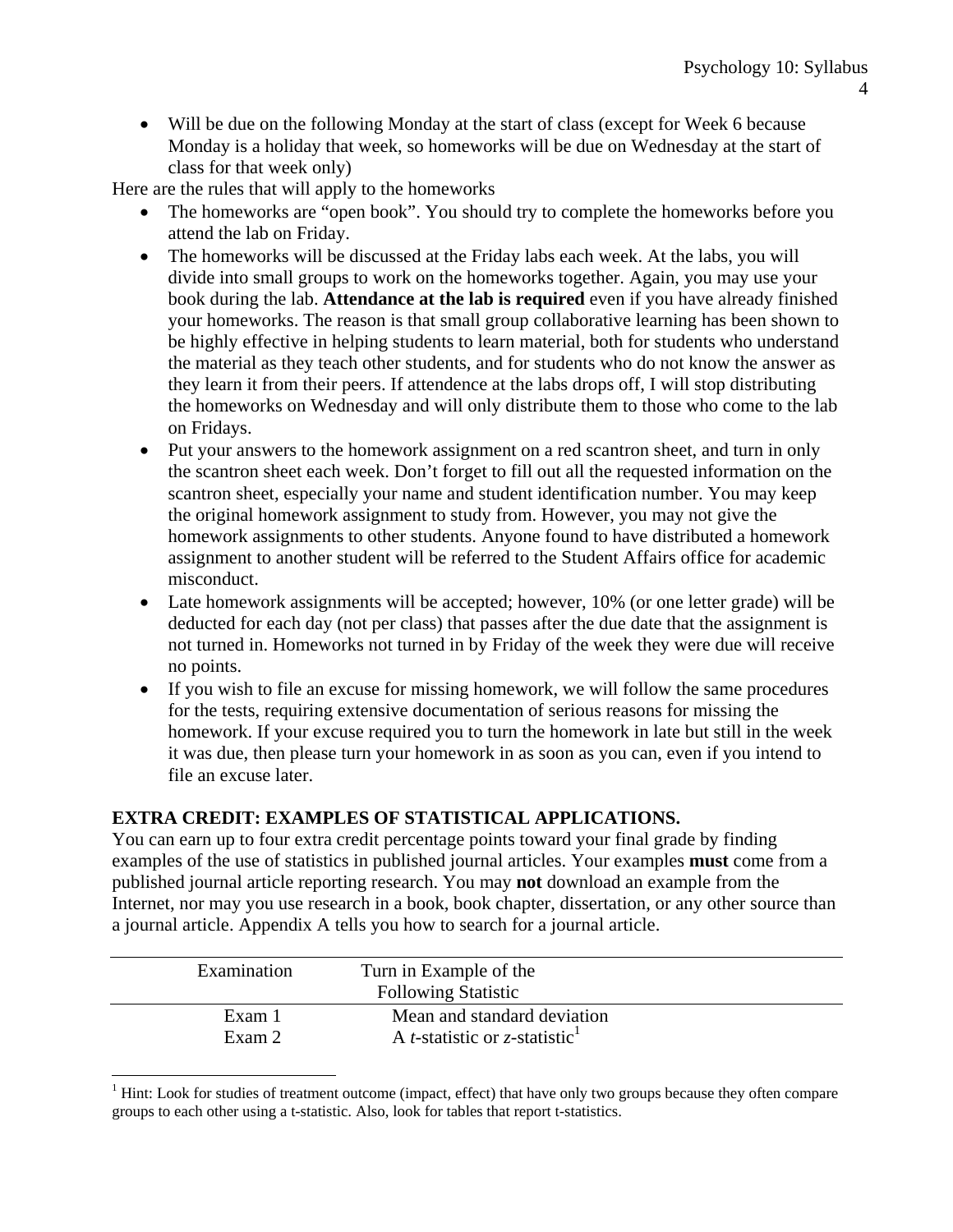| Exam 3 | ANOVA (oneway, repeated measures, or factorial) $^2$ |
|--------|------------------------------------------------------|
| Exam 4 | <b>Correlation</b>                                   |

You may submit only **one** example for each test, for a total of four examples during the semester. To earn bonus points, turn in a typed description of the information conveyed by the statistic that was used in the article, and a copy of the article. The description should require only a few sentences. Sample descriptions are appended to this syllabus (Appendix B—you may not use the work in Appendix B for your extra credit). Your description must include an interpretation of the statistic that tells what the statistic means. Turn your description in to the teaching assistant on the date of the exam listed above. Each of these four descriptions can add  $0, \frac{1}{2}$ , or 1 percentage point to your course grade:

- 0 points: You turn in something that is not an example of the assigned statistic, or description of statistic is mostly or completely incorrect
- $\bullet$   $\frac{1}{2}$  point: You turn in an example of the statistic, but your description of the statistic is partially incorrect in an important way
- 1 point: You turn in an example of the statistic, and your description is mostly or completely correct, with only trivial errors at most.

Here is some advice on doing extra credit:

- You may have to examine 5-10 articles before you find the statistic you are looking for, so be persistent.
- It is my experience that t-statistics and z-statistics are particularly hard to find, so be prepared to look more extensively for these statistics.
- If you see the words "multivariate" or "MANOVA" associated with an F or t statistics (e.g., multivariate F-test), skip over it because it is not what we are studying.
- Closely follow the samples in Appendix B in order to get the highest grade.

# **POLICY ON ACADEMIC INTEGRITY**:

 $\overline{a}$ 

The University of California has outlined a general code of student conduct that can be accessed at http://www.ucop.edu/ucophome/coordrev/ucpolicies/aos/uc100.html. Go to http://admissions.ucmerced.edu/docs/ucm\_policies.pdf for the UC Merced code of academic conduct. Chapter 8 outlines policies on academic honesty. All academic work is expected to be in compliance with this code. In the present class, any form of cheating or plagiarism is a serious offense. Cheating includes any attempt to defraud, deceive, or mislead the instructor in arriving at an honest grade assessment. Plagiarism is a form of cheating that involves presenting, as one's own the ideas or work of another. All work that is directly copied from other sources (e.g., a book, the www) must be in quotation marks with full reference to the original source. Words that are paraphrased from the original into your own words does not have to be in quotation marks, but must include a reference to the original source. Violation of these policies may result in a grade of "F" in the assignment.

 $2<sup>2</sup>$  Hint: Look for studies of treatment outcome (impact, effect) that have more than two groups because they often compare groups to each other. Also, look for tables that report F-statistics because ANOVAs always use Fstatistics).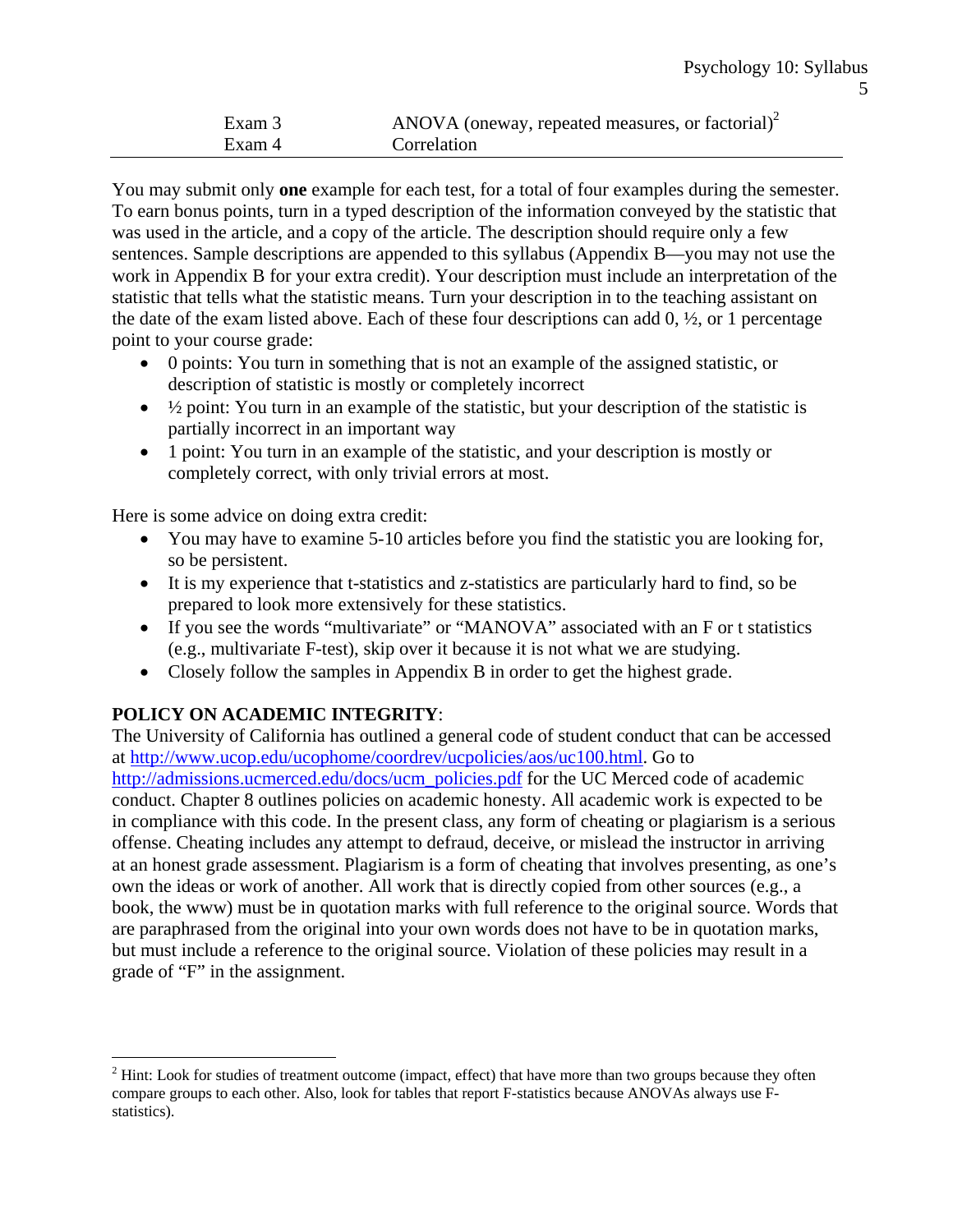#### **SPECIAL NEEDS**:

UCM provides individuals with disabilities reasonable accommodations to participate in educational programs, activities, and services. Students with disabilities requiring accommodations to participate in class activities or meet course requirements should contact the professor as early as possible, and also contact the UCM Disability Services Center located in Room 107 of the Kolligian Library (209-381-7862) to obtain their assistance and coordination in working with this course.

### **CLASSROOM CIVILITY**

Each UCM student is encouraged to help create an environment during class that promotes learning, dignity, and mutual respect for everyone. Students who speak at inappropriate times, sleep in class, display inattention, take frequent breaks, interrupt the class by coming to class late, engage in loud or distracting behaviors, use cell phones or pagers in class, use inappropriate language, are verbally abusive, display defiance or disrespect to others, or behave aggressively toward others could be asked to leave the class and be subjected to disciplinary action.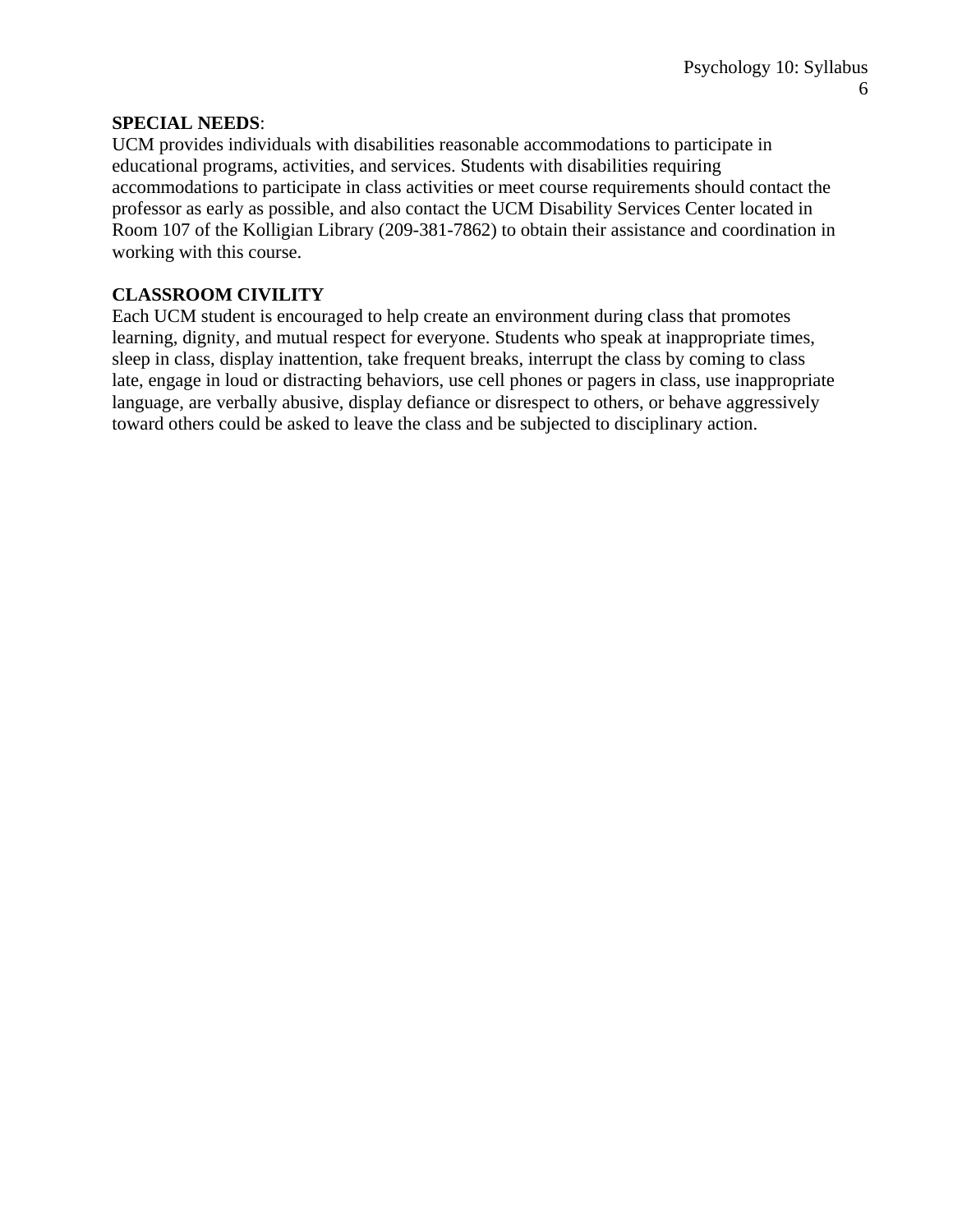#### **Schedule of Classes**

| Week           | Date        | Topic                                                                                   | Reading   |
|----------------|-------------|-----------------------------------------------------------------------------------------|-----------|
| 1              | January 17  | Introduction to the Class; Intro to Statistics<br>Homework #1 Distributed               | Chapter 1 |
|                | January 19  | Lab HW #1 Discussed                                                                     |           |
| $\overline{2}$ | January 22  | HW#1 Due at Start of Class<br><b>Frequency Distributions</b>                            | Chapter 2 |
|                | January 24  | <b>Central Tendency</b><br>Homework #2 Distributed                                      | Chapter 3 |
|                | January 26  | Lab HW #2 Discussed                                                                     |           |
| 3              | January 29  | HW#2 Due at Start of Class<br>Variability                                               | Chapter 4 |
|                | January 31  | Variability<br>Homework #3 Distributed                                                  |           |
|                | February 2  | Lab HW #3 Discussed                                                                     |           |
| $\overline{4}$ | February 5  | HW#3 Due at Start of Class<br>z-Scores                                                  | Chapter 5 |
|                | February 7  | z-Scores<br>Homework #4 Distributed                                                     |           |
|                | February 9  | Lab HW #4 Discussed                                                                     |           |
| 5              | February 12 | HW #4 Due at Start of Class<br><b>FIRST EXAM</b>                                        |           |
|                | February 14 | Probability<br>Homework #5 Distributed                                                  | Chapter 6 |
|                | February 16 | Lab HW #5 Discussed                                                                     |           |
| 6              | February 19 | President's Day Holiday: No Class                                                       |           |
|                | February 21 | HW #5 Due at Start of Class<br><b>Sampling Distributions</b><br>Homework #6 Distributed | Chapter 7 |
|                | February 23 | Lab HW #6 Discussed                                                                     |           |
| $\tau$         | February 26 | HW #6 Due at Start of Class<br>Introduction to Hypothesis Testing                       | Chapter 8 |
|                | February 28 | Introduction to Hypothesis Testing<br>Homework #7 Distributed                           |           |
|                | March 2     | Lab HW #7 Discussed                                                                     |           |
| 8              | March 5     | HW #7 Due at Start of Class<br>Introduction to the t-Statistic                          | Chapter 9 |
|                | March 7     | Introduction to the t-Statistic<br>Homework #8 Distributed                              |           |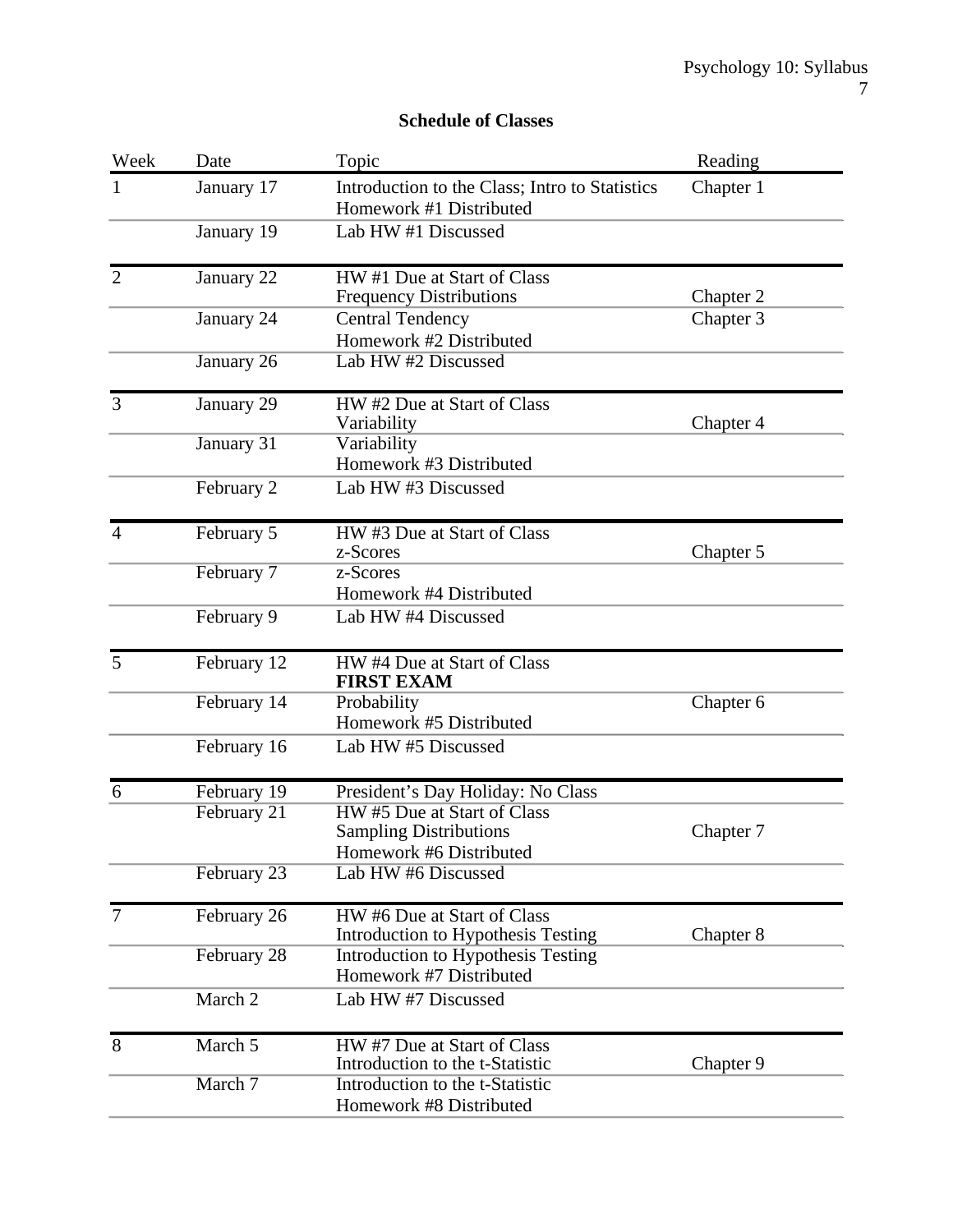|    | March 9            | Lab HW #8 Discussed                                                |            |
|----|--------------------|--------------------------------------------------------------------|------------|
| 9  | March 12           | HW#8 Due at Start of Class                                         |            |
|    |                    | t-test with Independent Samples                                    | Chapter 10 |
|    | March 14           | <b>Hypothesis Tests with Related Samples</b>                       | Chapter 11 |
|    |                    | Homework #9 Distributed                                            |            |
|    | March 16           | Lab HW #9 Discussed                                                |            |
| 10 | March 19           | HW #9 Due at Start of Class<br><b>SECOND EXAM</b>                  |            |
|    | March 21           | Estimation                                                         | Chapter 12 |
|    |                    | Homework #10 Distributed                                           |            |
|    | March 23           | Lab HW #10 Discussed                                               |            |
| 11 | <b>March 26-30</b> | Spring Break, No Class                                             |            |
| 12 | April 2            | HW #10 Due at Start of Class                                       |            |
|    |                    | <b>Oneway Analysis of Variance</b>                                 | Chapter 13 |
|    | April 4            | <b>Oneway Analysis of Variance</b>                                 |            |
|    |                    | Homework #11 Distributed                                           |            |
|    | April 6            | Lab HW #11 Discussed                                               |            |
| 13 | April 9            | HW#11 Due at Start of Class                                        |            |
|    |                    | Repeated Measures Analysis of Variance                             | Chapter 14 |
|    | April 11           | Repeated Measures Analysis of Variance<br>Homework #12 Distributed |            |
|    |                    |                                                                    |            |
|    | April 13           | Lab HW #12 Discussed                                               |            |
| 14 | April 16           | HW #12 Due at Start of Class                                       |            |
|    |                    | Two Factor Analysis of Variance                                    | Chapter 15 |
|    | April 18           | Two Factor Analysis of Variance                                    |            |
|    |                    | Homework #13 Distributed                                           |            |
|    | April 20           | Lab HW #13 Discussed                                               |            |
| 15 | April 23           | HW #13 Due at Start of Class                                       |            |
|    |                    | <b>THIRD EXAM</b>                                                  |            |
|    | April 25           | <b>Correlation and Regression</b>                                  | Chapter 16 |
|    |                    | Homework #14 Distributed                                           |            |
|    | April 29           | Lab HW #14 Discussed                                               |            |
| 16 | April 30           | HW #14 Due at Start of Class                                       |            |
|    |                    | Chi-Square                                                         | Chapter 17 |
|    | May 2              | Chi-Square                                                         |            |
|    |                    | Homework #15 Distributed                                           |            |
|    | May 4              | Lab HW #15 Discussed                                               |            |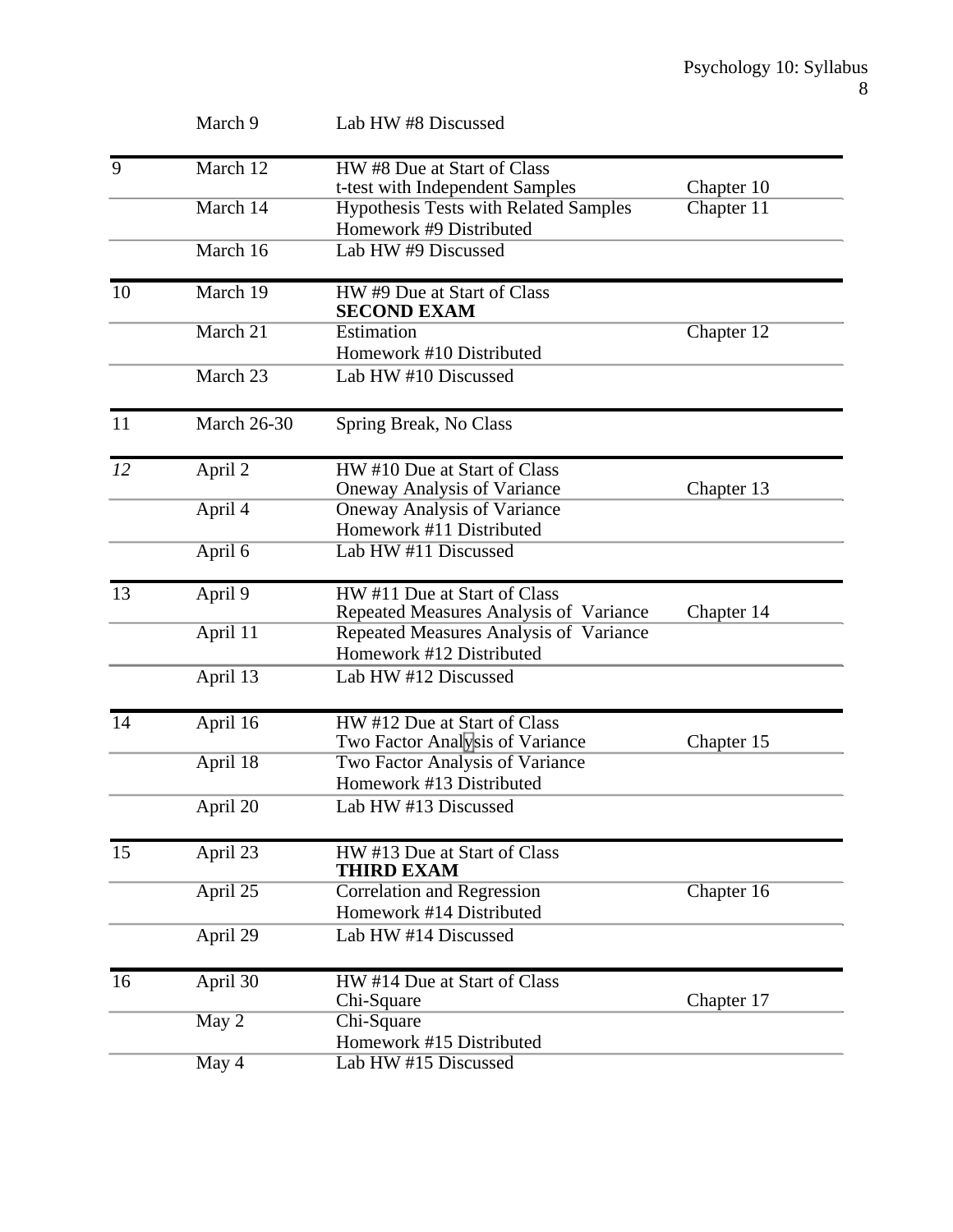| May   | HW #15 Due at Start of Class |
|-------|------------------------------|
|       | Review for Final Exam        |
| May 9 | <b>FOURTH EXAM</b>           |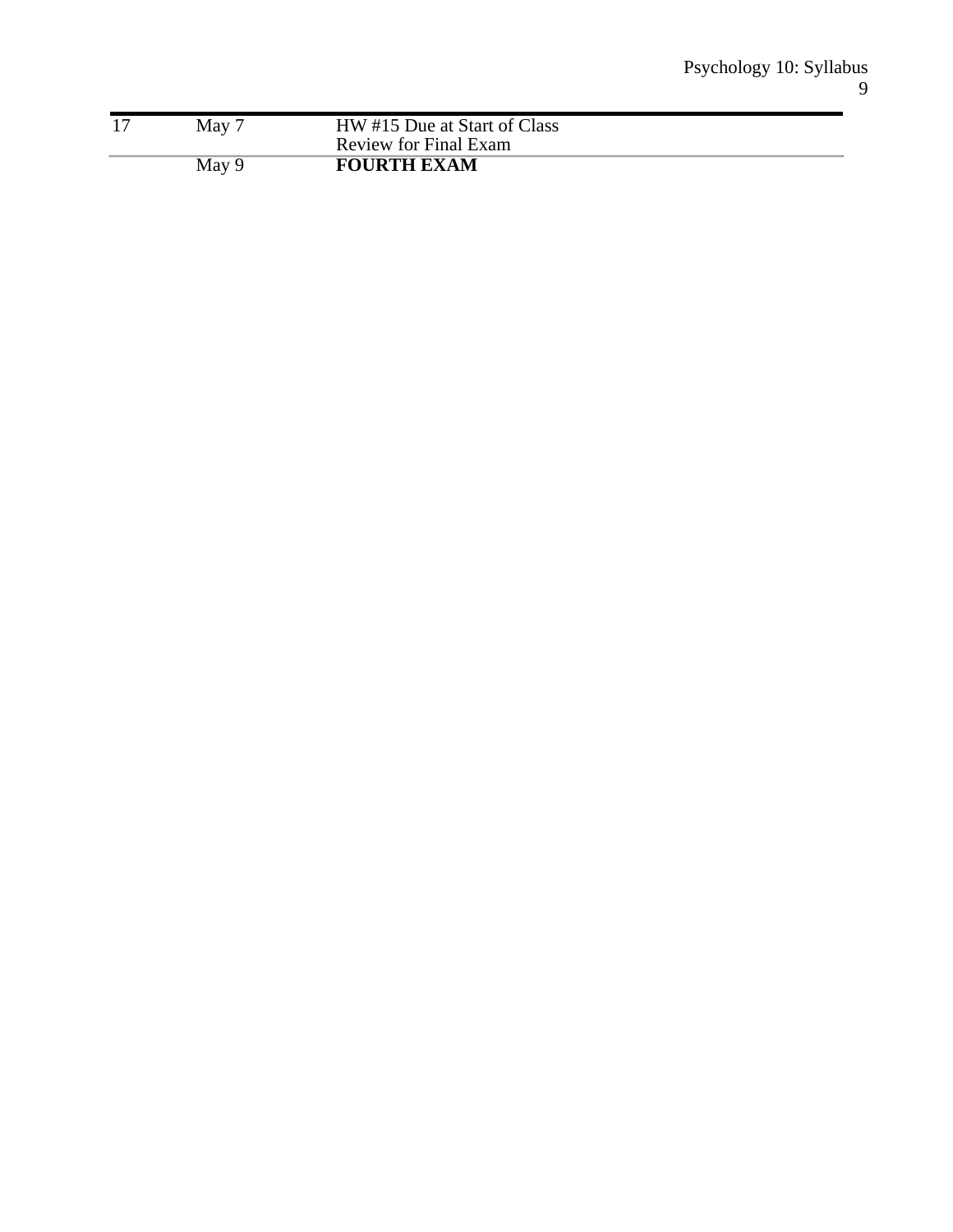Appendix A: How to find published journal articles

- 1. Go to the UC Merced Home Page (www.ucmerced.edu)
- 2. Click on the link for the UC Merced Library Home page (or go directly to http://library.ucmerced.edu/)
- 3. Type PsycInfo into the Search Box and click on Search.
- 4. Click on the link that says:

| Connect to                                  |  |
|---------------------------------------------|--|
| CSA access. Restricted to UC campuses 1806- |  |

5. Click on the UC Merced Link (note at the top of the page you will see the requirement that you be working on a computer that is allowed to have access to the UC Merced library). You will see the following screen:

| $\checkmark$ | Keywords, KW=  | or | or.       |            |
|--------------|----------------|----|-----------|------------|
|              | ) Title, $TI=$ | or | or.       | and $\vee$ |
|              | ) Author, AU=  | or | <b>or</b> | and $\vee$ |

6. In the first line, change the word Keywords to Journal Name, and then type in the name of a journal that looks interesting to you from the list at the end of this appendix. For example, suppose you want to look at the Journal of Applied Psychology. Then the screen would look like this:

|            | Journal of Applied or |     | or | Journal Name, JN= | $\overline{\phantom{a}}$ |
|------------|-----------------------|-----|----|-------------------|--------------------------|
| and $\vee$ |                       | or  | or | Title, TI=        |                          |
| and $\vee$ |                       | or. | or | Author, AU=       |                          |

7. You will then see a screen listing the titles of articles in that journal. Pick a title that interests you and that has the  $\overline{B}_{\text{Full-Text PDF}}$  icon. Click on the icon and you will see the article. Read the Results section of the article to see if it has one of the statistics you are looking for. If it does, and you decide to use it, copy the article to your computer and then print it out so you can turn it in with the assignment.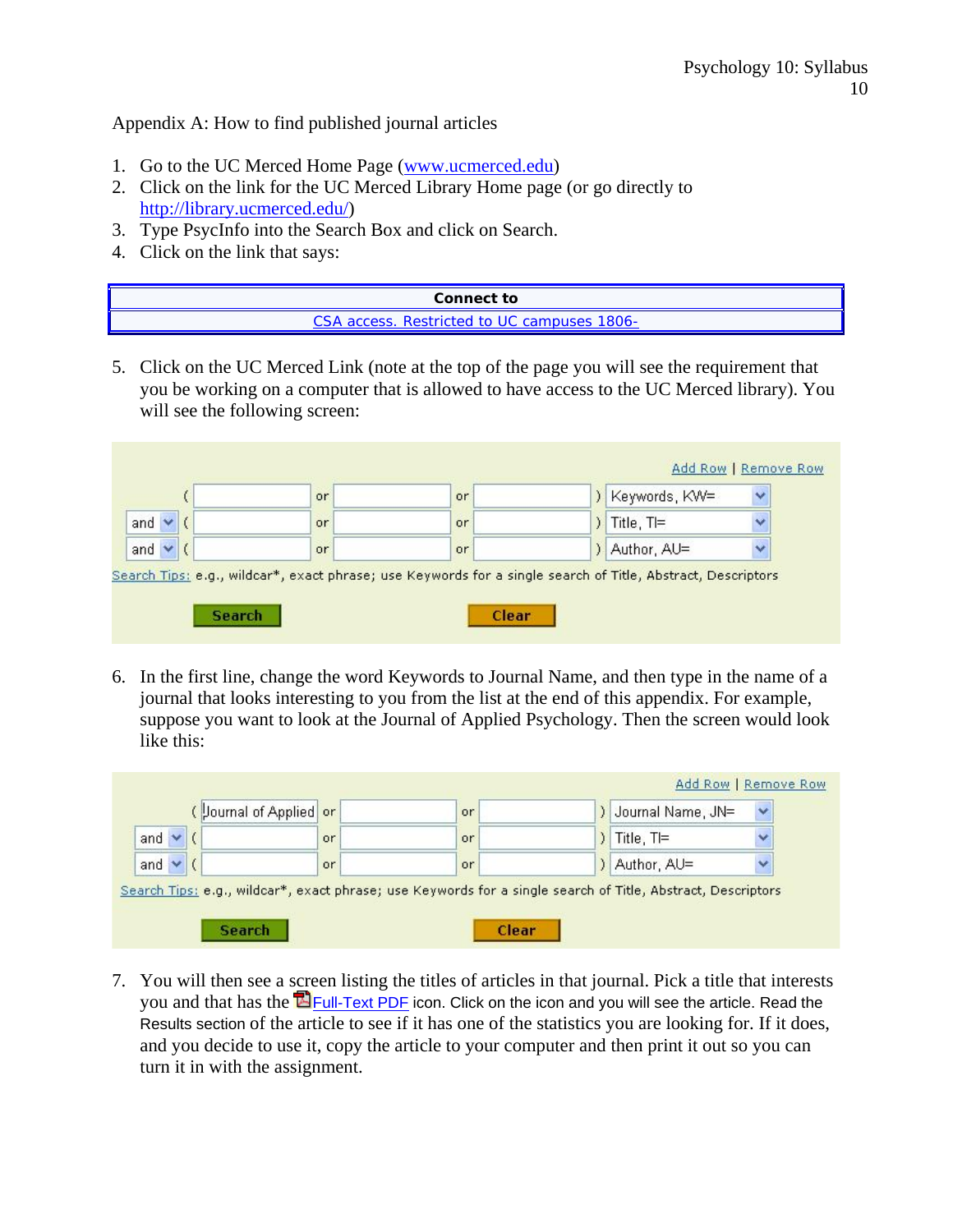#### Appendix A, Continued: List of journals

 *American Journal of Psychiatry Archives of General Psychiatry Behavior Therapy Behavior Modification Clinical Psychology Review Developmental Psychology Health Psychology Journal of Applied Psychology Journal of Abnormal Psychology Journal of Behavior Therapy and Experimental Psychiatry Journal of Educational Psychology Journal of Clinical and Experimental Neuropsychology Journal of Clinical Child Psychology Journal of Clinical Psychology Journal of Consulting and Clinical Psychology Journal of Counseling Psychology Journal of Experimental Psychology: General Journal of Family Psychology Journal of Marital and Family Therapy Journal of Nervous and Mental Diseases Journal of Personality Assessment Journal of Psychotherapy Integration Journal of Studies on Alcohol Professional Psychology: Research & Practice Psychology and Aging Psychology of Addictive Behaviors Psychology, Public Policy, and Law Rehabilitation Psychology Psychotherapy*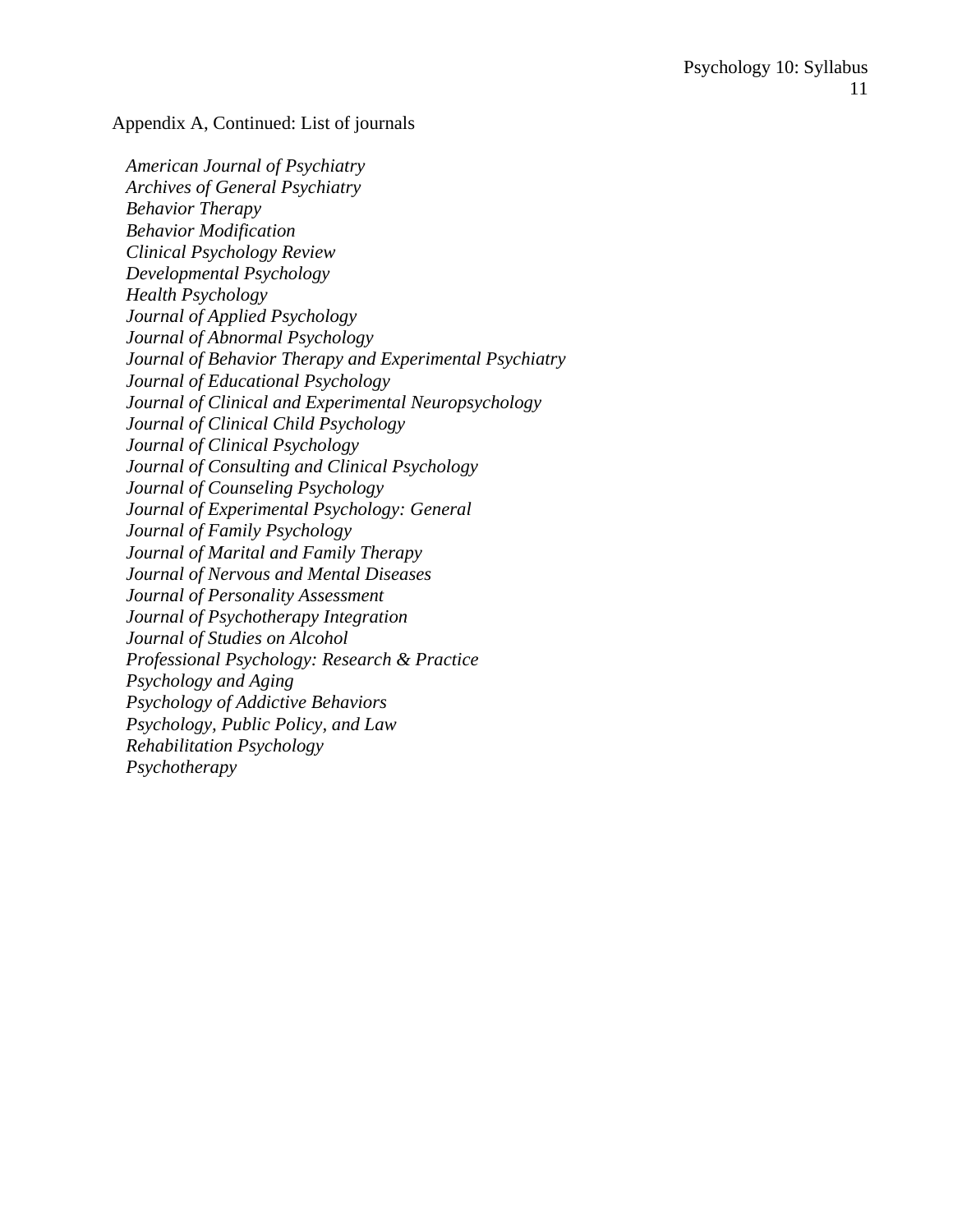### Appendix B: Examples of How to Write Extra Credit<sup>3</sup>

#### Example of Mean and Standard Deviation

Journal Article: Frazier, P.A., Mortensen, H., & Steward, J. (2005). Coping strategies as mediators of the relations among perceived control and distress in sexual assault survivors. *Journal of Counseling Psychology, 52*, 267-278

This article reports two studies. The first is a study of about 90 sexual assault survivors seen in emergency rooms in a Midwestern metropolitan area. Table 1 on page 269 of this article lists the means and standard deviations for seven measures taken at four different time points. On the measure called Distress at Time 1, the mean was 2.00 and the standard deviation was 0.74. The Distress scale consisted of 17 items, each scored on a 5-point scale  $(0 = not at all to 4 = 1)$ *extremely*). A mean of 2.00 falls into the middle of that range, suggesting that the average distress levels of these sexual assault survivors was moderate. The standard deviation of 0.74 suggests that the average distance of participants' distance scores from the mean is slightly less than one point on the scale. This means that most of the participants' scores fell relatively close to the mean, with comparatively few scores at the extremes.

#### Example of t-statistic

Journal Article: Elliot, A.J., Shell, M.M., Henry, K.B., & Maier, M.A. (2005). Achievement goals, performance contingencies, and performance attainment: An experimental test. *Journal of Educational Psychology, 97*, 630-640.

This article reports results from three experiments. In experiment 1A, 101 German high school students were randomly assigned to three conditions (performance-approach vs. performanceavoidance vs. mastery), with task performance as the dependent measure. In the performance approach condition, students were told that some students do exceptionally well on the task. In the performance avoidance condition, students were told that some students do exceptionally poorly on the task. On page 633, the authors report the results of a between-subjects (independent groups) t-test, stating "that performance-avoidance goal participants ( $M = 5.82$ ) performed worse than did performance-approach goal participants ( $M = 7.12$ ),  $t(67) = 2.01$ ,  $p <$ .05." This means that being told that some students do well improves the students' performance more than being told some students do poorly. The difference between the means of the two conditions is significantly different from zero (no difference), and the chances of observing a mean difference between conditions this large if there is no difference in the population is less than 5 in 100.

#### Example of analysis of variance

Journal Article: Petry, N.M., Alessi, S.M., Marx, J., Austin, M., & Tardif, M. (2005). Vouchers versus prizes: Contingency management treatment of substance abusers in

<sup>&</sup>lt;sup>3</sup> Note that the journal articles used in these four examples are available on UCMCROPS in the resources section of the course web site.